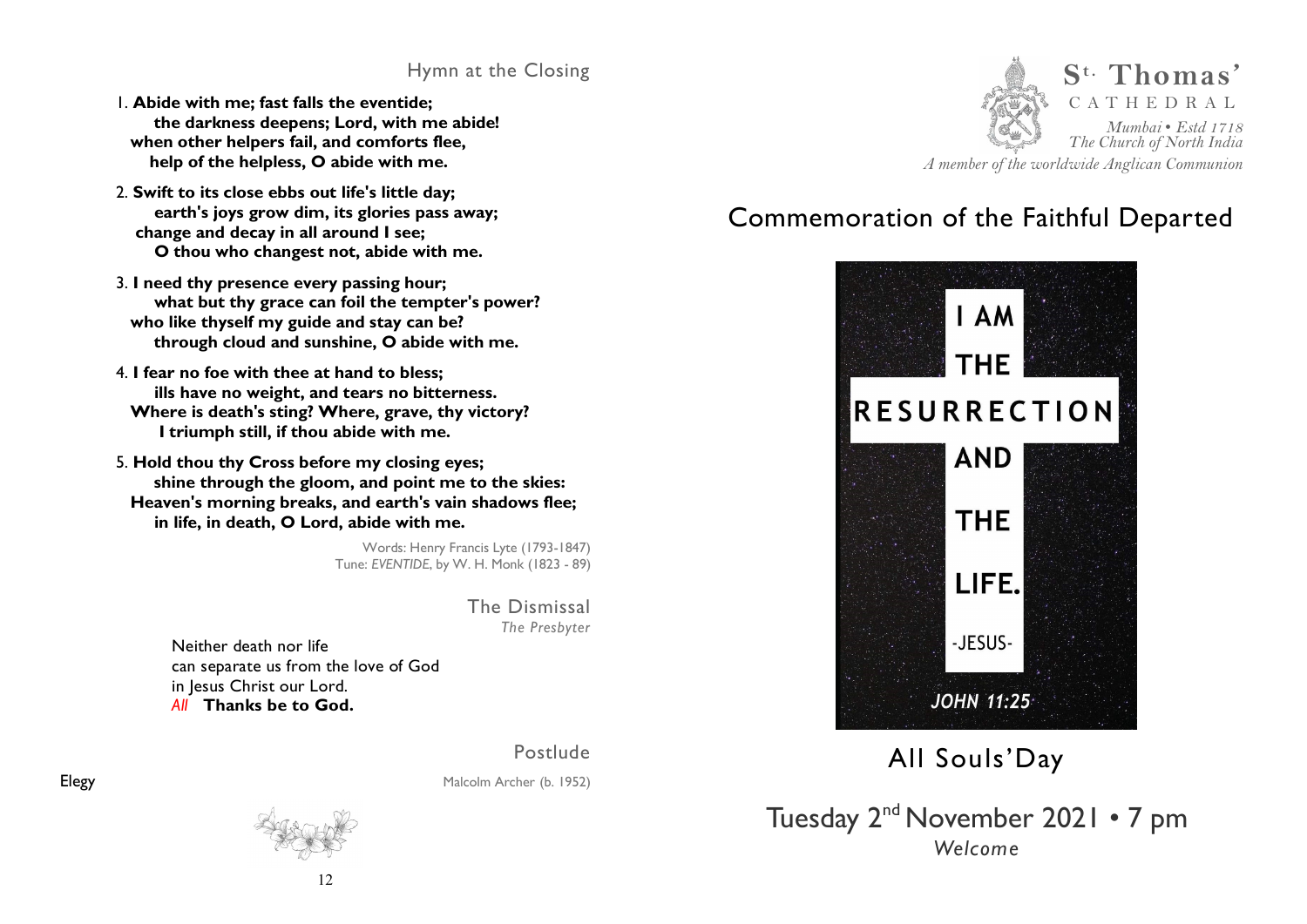### *About today's commemoration*

 The observance of All Souls' Day is an extension of the Feast of All Saints'. From very early times, the word "saint" was most associated with persons of heroic sanctity, whose deeds were recalled with gratitude by later generations. By the tenth century, it became customary to set aside another day — on which the Church remembered that vast body of the faithful who, though no less members of the company of the redeemed, are unknown in the wider fellowship of the Church. It then became a day for particular remembrance of family members and friends. In keeping with this practice, we will recall by name those who have been a part of the broader Cathedral community who died over this past year. We remember the many whom we may not know by name who have died during the course of the pandemic.



This order of service is printed on sustainably-produced paper. Worship material has been drawn from https://www.churchofengland.org, Canterbury Cathedral and Washington National Cathedral. Hymns from the English Hymnal (1933 edition) and https:// library.timelesstruths.org/music

Lord God, creator of all, you have made us creatures of this earth, but have also promised us a share in life eternal. According to your promises, may all who have died in the peace of Christ come with your saints to the joys of your kingdom, where there will be neither sorrow nor pain, but life everlasting.

*All* **Alleluia. Amen.**

As our Saviour taught us, so we pray

## **OUR FATHER, who art in heaven, hallowed be Thy name; Thy Kingdom come; Thy will be done; in earth as it is in heaven. Give us this day our daily bread. And forgive us our trespasses, as we forgive them that trespass against us, and lead us not into temptation; but deliver us from evil: For Thine is the Kingdom, the power, and the glory, for ever and ever. Amen.**

### *All stand*

The Blessing *The Presbyter*

May God give you His comfort and His peace, His light and His joy, in this world and the next; and the blessing of God almighty, the † Father, the Son, and the Holy Spirit, be among you and remain with you always. **Amen.**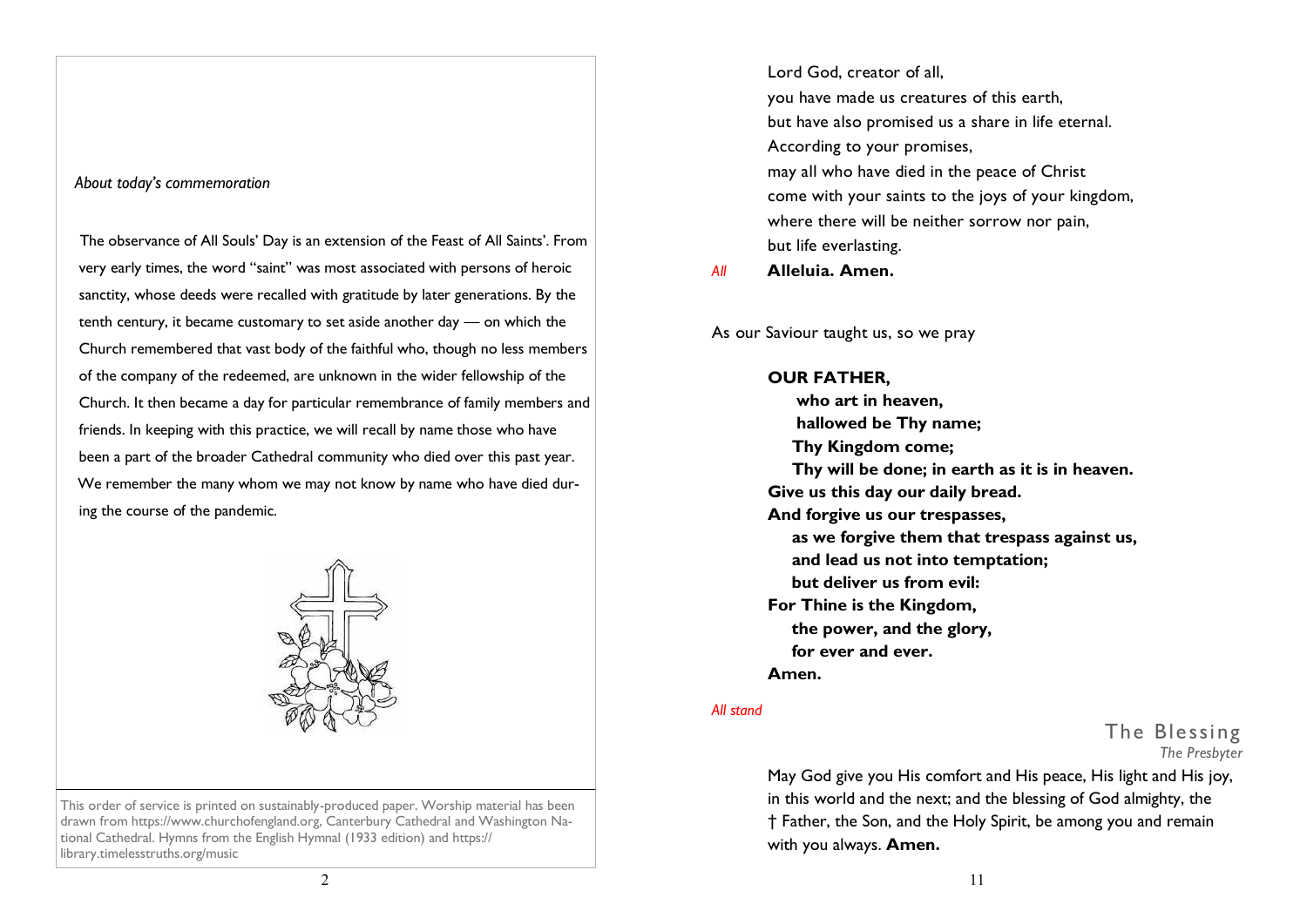# The Commemoration of the Faithful Departed

### *The Presbyter says*

Jesus said: 'This is the will of him who sent me, that I should lose nothing of all that he has given me and I will raise them up at the last day.'

### Let us pray

Lord God, creator of all, you have made us creatures of this earth, but have also promised us a share in life eternal. According to your promises, may all who have died in the peace of Christ come with your saints to the joys of your kingdom, where there will be neither sorrow nor pain, but life everlasting.

We name before you in our hearts today all those we know and love but see no longer, praying for those whose names lie on our altar, and especially this year for those who have died of COVID-19, as we light this candle in remembrance of them all.

*A candle is lit in remembrance of those who have died of COVID-19 and all the departed. A solo is sung*

> Pie Jesu Domine, *Merciful Lord Jesus,*  dona eis requiem, *grant them rest,*  requiem sempiternam. *rest everlasting.*

From *'Requeim'* by Gabriel Fauré (1845 - 1924)

### *Silence is kept and then the Presbyter continues*

This is the will of him that sent me, that I should lose nothing of all that he has given me, *All* **and I will raise them up at the last day.**

# The Gathering

**Prelude on the tune, 'Eventide'** Charles H. H. Parry (1848 - 1918)

### *All keep silence and prepare for worship*

Invocation

Voluntary

Soft as the voice of an angel, breathing a lesson unheard, hope with a gentle persuasion whispers her comforting word: Wait till the darkness is over, wait till the tempest is done, hope for the sunshine tomorrow, after the shower is gone.

*Whispering hope, oh, how welcome thy voice, making my heart in its sorrow rejoice.* 

Septimus Winner (1827 - 1902)

### *All stand*

Opening Sentence *The Presbyter* 

| All       | and also with you.                                              |
|-----------|-----------------------------------------------------------------|
|           | from God our Father<br>and the Lord Jesus Christ<br>be with you |
| Presbyter | Grace, mercy and peace                                          |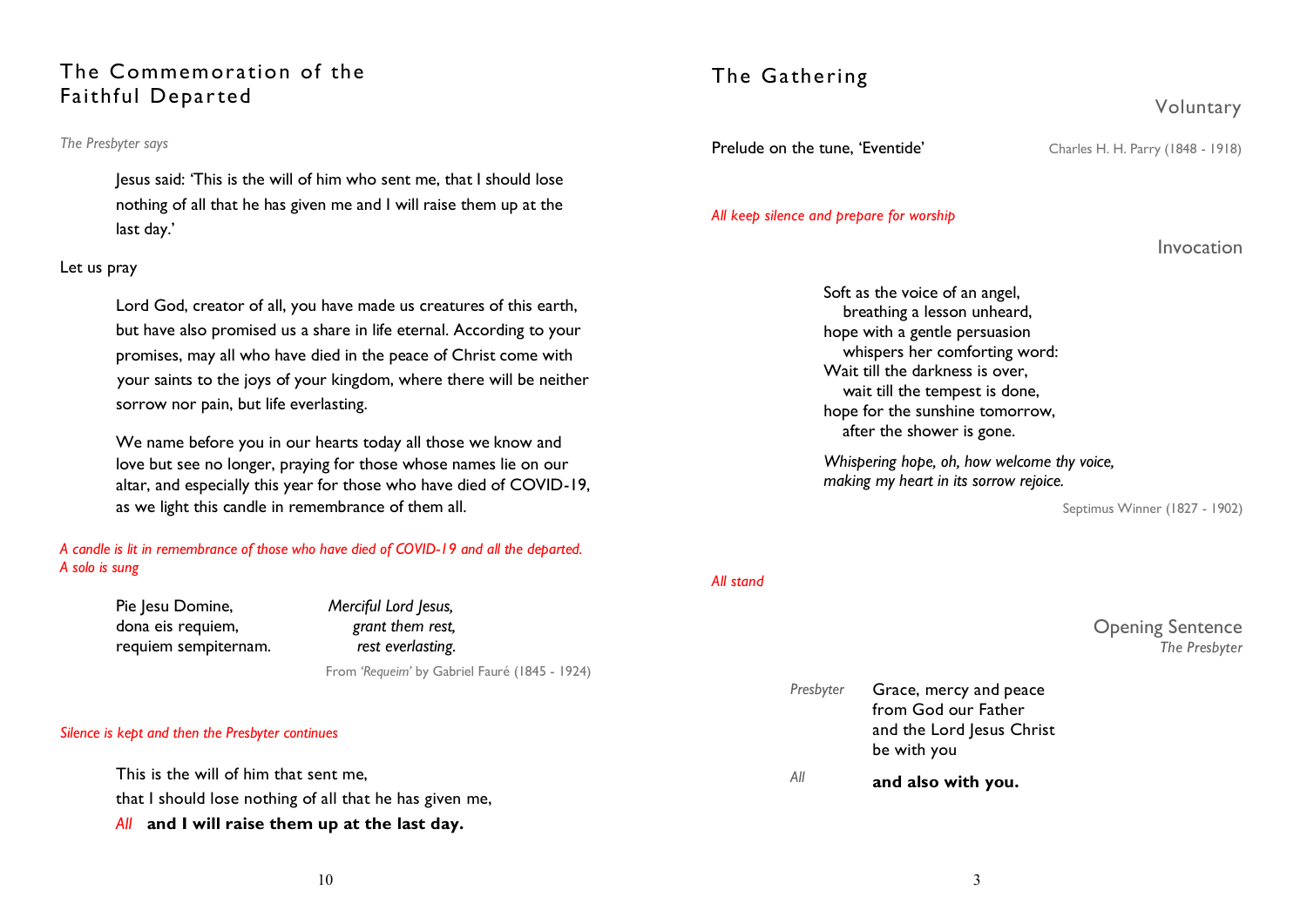1. **The Lord's my Shepherd, I'll not want; He makes me down to lie In pastures green; He leadeth meThe quiet waters by.**

- 2. **My soul He doth restore again, And me to walk doth make Within the paths of righteousness, E'en for His own name's sake.**
- 3. **Yea, though I walk in death's dark vale, Yet will I fear no ill; For Thou art with me, and Thy rod And staff my comfort still.**
- 4. **My table Thou hast furnishèd In presence of my foes; My head Thou dost with oil anoint, And my cup overflows.**
- 5. **Goodness and mercy all my life Shall surely follow me; And in God's house forevermore, My dwelling place shall be.**

Words: Psalm 23 Tune: *CRIMOND,* Jessie Irvine (1836 - 1887)

### *All sit*

*The Presbyter addresses the congregation, saying*

We meet this day to remember before God all the faithful departed, to give thanks for their lives, and to pray for their rest, that trusting in the promises of our Saviour, they may be brought with us, at the last, into the splendour of eternal life.

**I believe in God, the Father Almighty, creator of heaven and earth: I believe in Jesus Christ, his only Son, our Lord. He was conceived by the power of the Holy Spirit, and born of the Virgin Mary. He suffered under Pontius Pilate, was crucified, died, and was buried. He descended to the dead. On the third day he rose again. He ascended into heaven, and is seated at the right hand of the Father. He will come again to judge the living and the dead. I believe in the Holy Spirit, the holy catholic Church, the communion of saints, the forgiveness of sins, the resurrection of the body, and the life everlasting. Amen.** 

### *Sit*

Homily The Revd Avinash Rangayya

Greeting of Peace *The Presbyter offers a greeting of peace*

### lesus says:

Peace I leave with you; my peace I give to you. Not as the world gives do I give you. Do not let your hearts be troubled, neither let them be afraid. The peace of the risen Lord be always with you  **and also with you.** Let us offer one another a sign of peace.

*While remaining in your place, share the sign of peace with a namaste with your neighbour*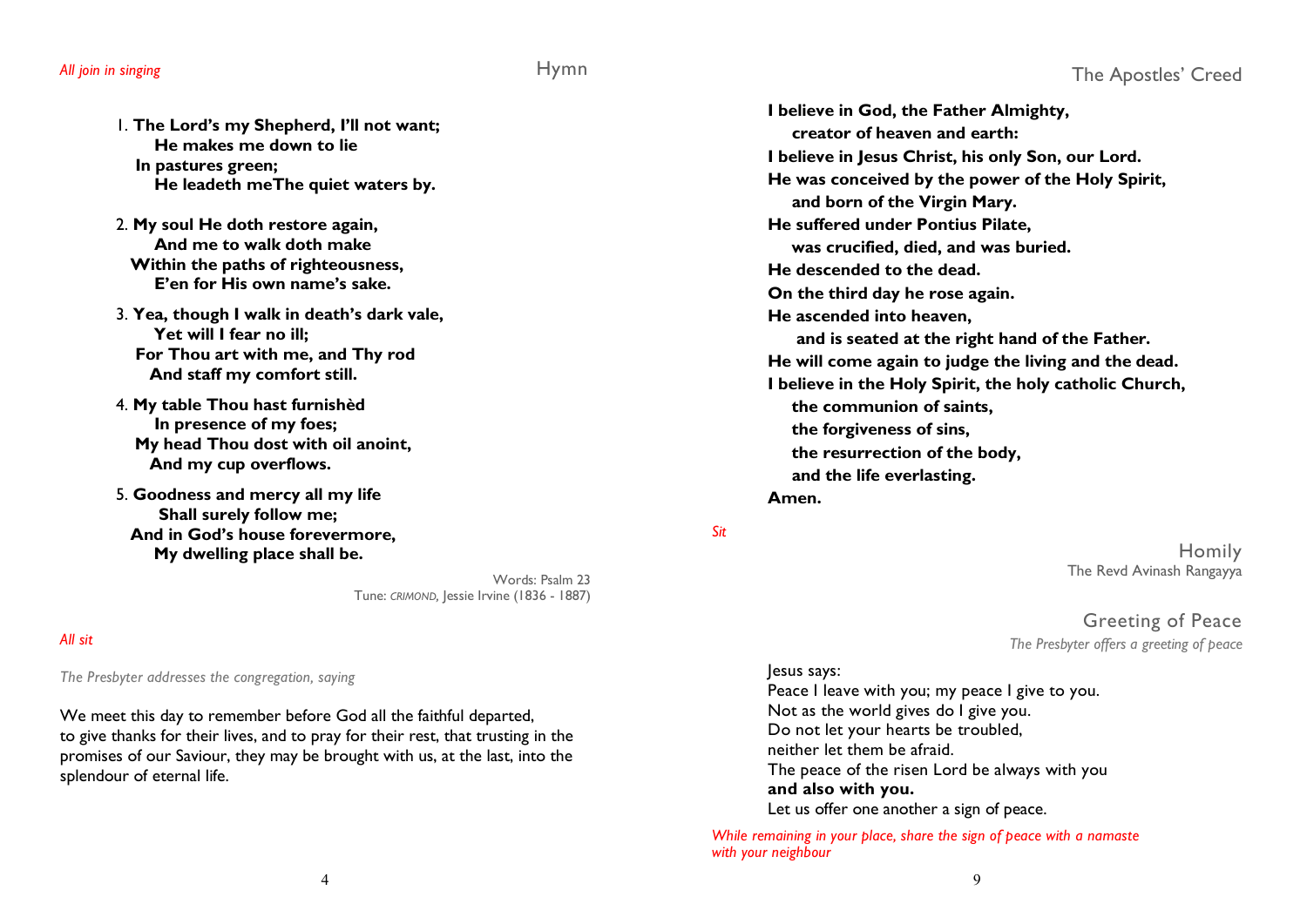The Gospel of Christ

### Alleluia

 'It is the will of him who sent me,' says the Lord, 'that I should lose none of all that he has given me, but raise them up on the last day.' *cf John 6.39*

### *All* **Alleluia**

*The Gospeller* The Lord be with you *All* **and also with you.** 

Hear the Gospel of our Lord Jesus Christ according to John

*All* **Glory be to Thee, O Lord.** 

JESUS said, "Very truly, I tell you, anyone who hears my word and believes him who sent me has eternal life, and does not come under judgment, but has passed from death to life.

"Very truly, I tell you, the hour is coming, and is now here, when the dead will hear the voice of the Son of God, and those who hear will live. For just as the Father has life in himself, so he has granted the Son also to have life in himself; and he has given him authority to execute judgment, because he is the Son of Man."

*John 5:24-27*

*The Gospeller* This is the Gospel of Jesus Christ. *All* **Praise be to Thee, O Christ.**

### *Remain standing for the Creed and recite together*

You raise the dead to life in the Spirit: Lord, have mercy.

## *All* **Lord, have mercy.** You bring pardon and peace to the broken in heart: Christ, have mercy.

- *All* **Christ, have mercy.** You make one by your Spirit the torn and divided: Lord, have mercy.
- *All* **Lord, have mercy.**

May almighty God have mercy on you, forgive you your sins, and bring you to everlasting life.

*All* **Amen.**

# Liturgy of the Word

# The Collect *Read by the Presbyter*

Everlasting God, our maker and redeemer, grant us, with all the faithful departed, the sure benefits of your Son's saving passion and glorious resurrection, that, in the last day, when you gather up all things in Christ, we may with them enjoy the fullness of your promises; through Jesus Christ your Son our Lord, who is alive and reigns with you, in the unity of the Holy Spirit, one God, now and for ever.

*All* **Amen.**